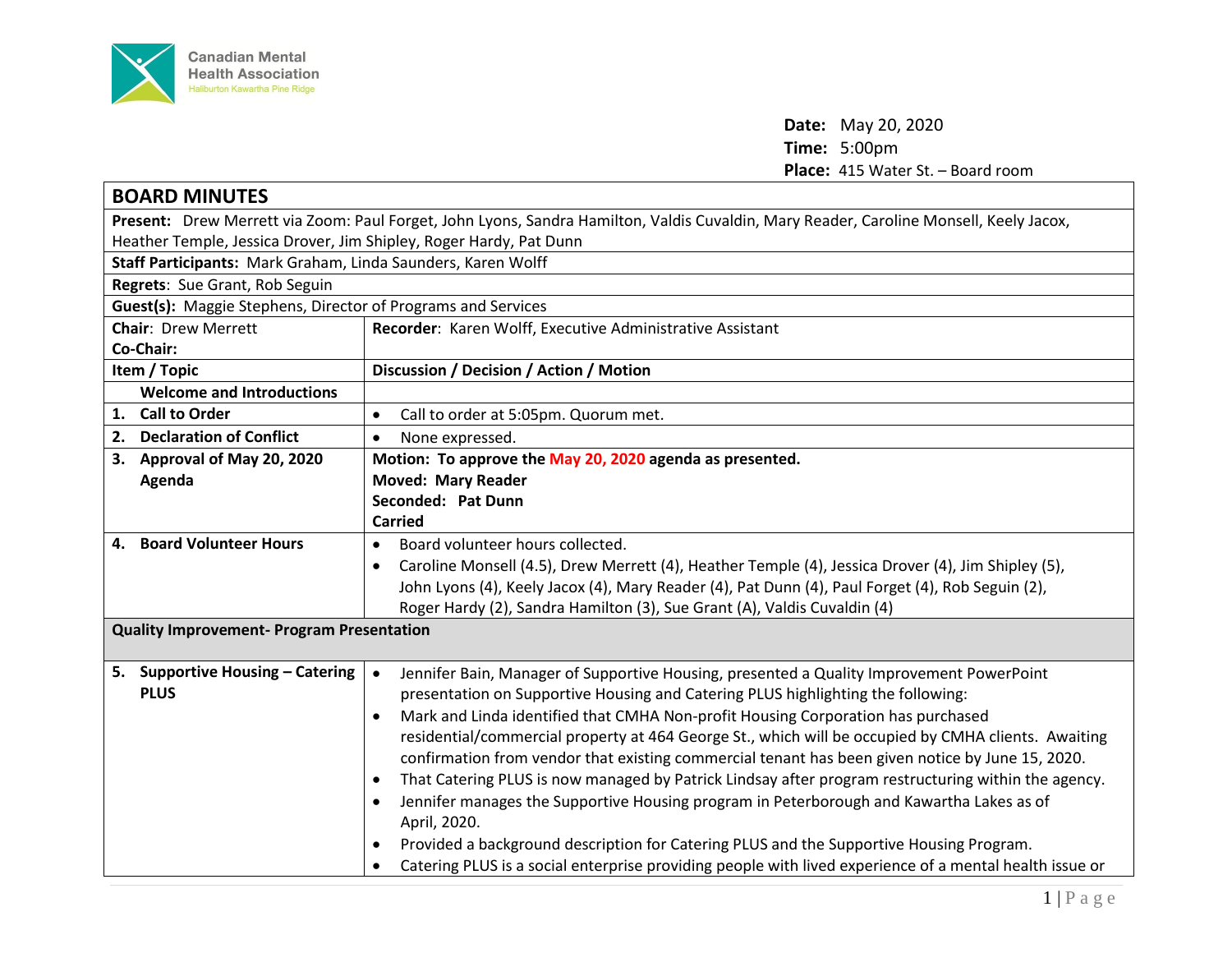

barriers to employment with an opportunity to thrive in the development of life and job skills within a safe and supportive working environment.

- The Supportive Housing program provides barrier free supportive housing for persons with a serious mental illness or dual diagnosis based on respect and dignity allowing people to live independently as possible, support people to participate in the community, provide supports to minimize stress, crisis and hospitalization, and provide education and support people enabling them to develop and maintain life skills and relationships.
- Identified the sources of funding and budgets for both programs (i.e. the Local Integrated Health Network (LHIN) funds for Catering PLUS, and the Ministry of Health and Long Term Care (MOHLTC) rental income are the funders for the housing programs.
- Identified program successes within the Supportive Housing program:
	- Opened three transitional housing models, Early Psychosis Intervention, Release from Custody, and Dual Diagnosis Transitional Age Youth
	- CMHA has partnered with TVM Group (property management company) and Guardian Property Management to increase housing stock options.
	- Filled 19 units in a 6-month period for Mental Health Justice
	- Entered into a 10-year lease agreement with the TVM Group to build 9 bachelor units and one staff office in Cobourg at 1 King St.
- $\bullet$  Identified program successes for Catering PLUS:
	- Upon completion of the Quality Improvement project, the project is now in its sustainability phase, which includes the continued use of the labour calculator, color-coded scheduling systems and fridge journaling.
	- Created a structured marketing plan.
	- Recreated the Small Business Assistant position to 2 days in marketing and 3 days doing administrative work assisting with quotes, invoicing and scheduling upon CMHA's Auditor's recommendation.
- Implementing new marketing plan to enhance new catering opportunities.
- Budget restraints prove to be challenging in maintaining a surplus for Catering PLUS.
- Has been working on a Quality Improvement project for Supportive Housing to increase the retention rate for high risk tenants.
- Housing clients that score high as indicated by the Prevention Vulnerability Index Service Prioritization Decision Assistance Tool (i.e. PR-VI-SPDAT) and the Risk Factor form are at risk of housing instability and eviction. These results can destabilize the client's mental health and recovery process.
- High risk tenancies impact community partners, emergency services, staff resources and landlord relationships.
- Identified the diagnostic tools used as part of the Model for improvement (i.e. Fishbone and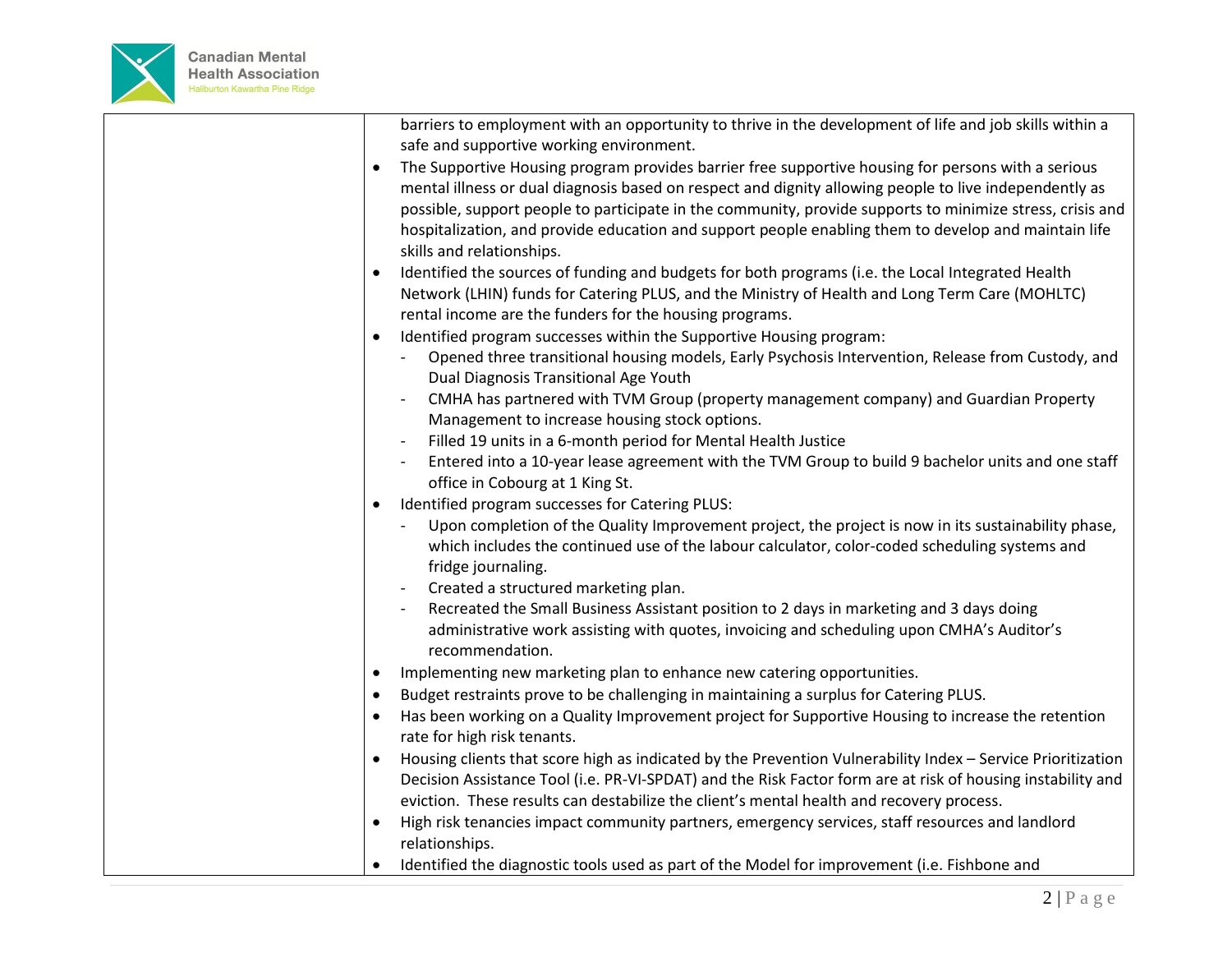

|                                    | Problem/Opportunity Worksheet, Project Charter, Individual Risk Factor Form and Service Plan.                        |
|------------------------------------|----------------------------------------------------------------------------------------------------------------------|
|                                    | Identified the progress and results from using the diagnostic tools, which had positive impacts on<br>$\bullet$      |
|                                    | clinical outcomes, client experiences and improved economic analysis and cost effectiveness.                         |
|                                    | Identified overall challenges and lessons learned; and looking forward to getting the final outcomes of<br>$\bullet$ |
|                                    | the QI project and implementation of the new model. This opportunity will provide those at risk to                   |
|                                    | engage in a successful intervention. This new strategy/treatment will be implemented into the                        |
|                                    | Prevention/Eviction Policy.                                                                                          |
|                                    | A Question and Answer period followed.<br>$\bullet$                                                                  |
|                                    | Jim Shipley asked if CMHA is experiencing an increase in housing homelessness during the pandemic?<br>$\bullet$      |
|                                    | Jennifer confirmed that CMHA has 22 units at maximum capacity. Supporting individuals in motels at                   |
|                                    | \$2200 p/month. People have to be quarantined for two weeks after release from custody.                              |
|                                    | Drew Merrett provided accolades to CMHA management and Jennifer for working and arranging<br>$\bullet$               |
|                                    | housing partnerships with TVM and Guardian Property Management.                                                      |
|                                    | Supportive Housing has been providing face-to-face throughout pandemic, but will review and process<br>$\bullet$     |
|                                    | return to work plans and services.                                                                                   |
| <b>6.Consent Agenda Acceptance</b> | Motion: To accept the May 20, 2020 CEO Report as presented in the Consent Agenda.                                    |
| a) Board Minutes from              | <b>Moved: Paul Forget</b>                                                                                            |
| April 15, 2020                     | Seconded: Mary Reader                                                                                                |
|                                    |                                                                                                                      |
|                                    | <b>Carried</b>                                                                                                       |
| b) CEO Report                      |                                                                                                                      |
| 7. One item(s) Extracted from the  | Linda requested one item extracted from the Consent Agenda/CEO Report: Executive Limitations -<br>$\bullet$          |
| <b>Consent Agenda/CEO Report:</b>  | EL#2d Financial Conditions & Activities.                                                                             |
|                                    | Linda proposed to the board that Executive Limitations - EL#2d Financial Conditions & Activities be<br>$\bullet$     |
|                                    | reviewed in June rather than in May every year so that the financial report(s)/numbers tie in with the               |
|                                    | auditor's reports/numbers at fiscal year-end.<br>$\bullet$                                                           |
|                                    | The above-noted Executive Limitation was reviewed with the board of directors.                                       |
|                                    | Motion: To move the date of review for Executive Limitation - EL#2d Financial Condition & Activities                 |
|                                    | from May to June of every year effective immediately.                                                                |
|                                    | <b>Moved: Mary Reader</b>                                                                                            |
|                                    | <b>Seconded: Heather Temple</b>                                                                                      |
|                                    | <b>Carried</b>                                                                                                       |
| 8. Board Discussion on Q.I.        | Upon review of today's Q.I. presentation:<br>$\bullet$                                                               |
| Presentation                       | The board is pleased with the improved results of the new housing model(s) (i.e. increased                           |
|                                    | tenancy/retention) and CMHA HKPR's strong relationships with community partners.                                     |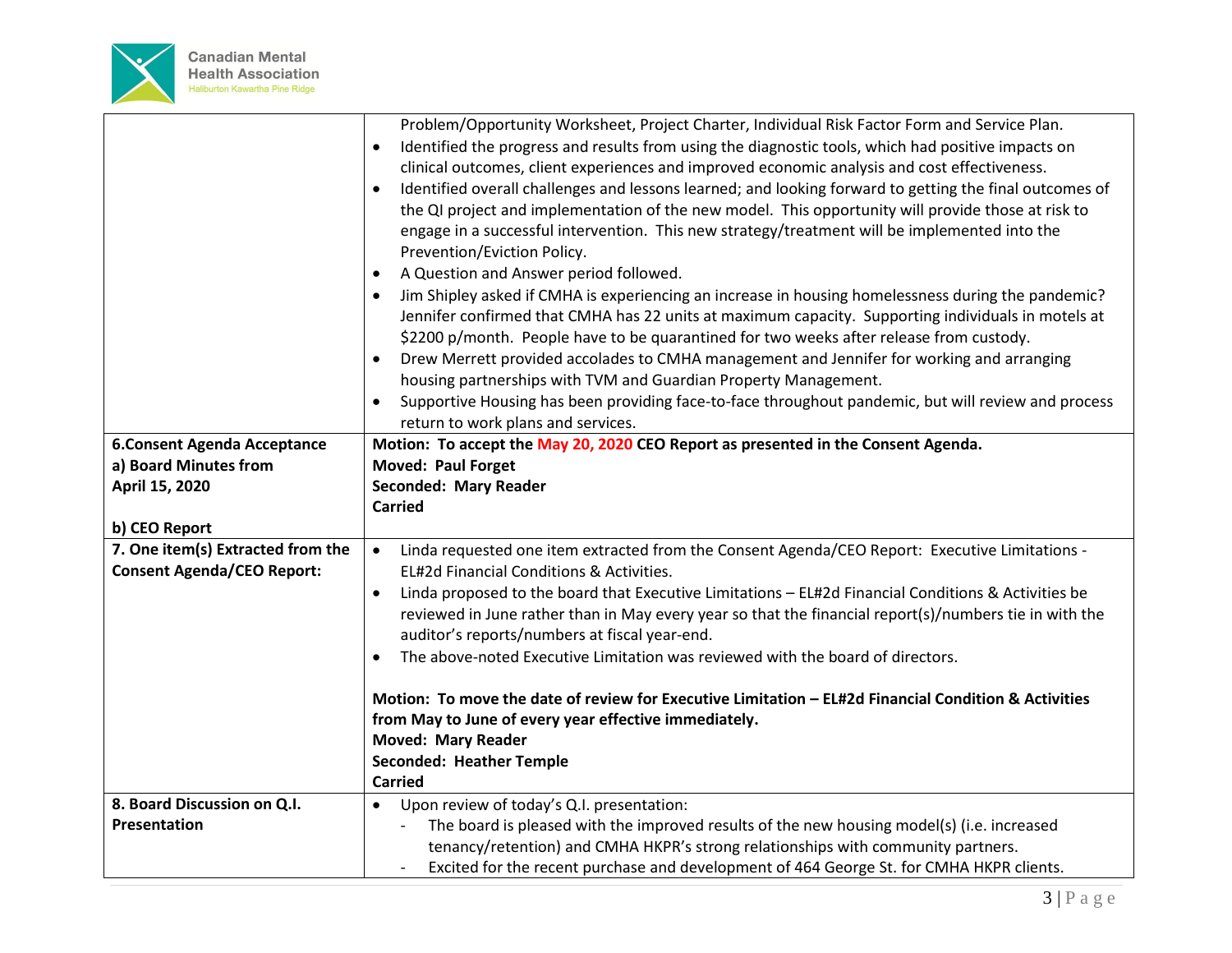

|                                      | Good presentation provided by Jennifer Bain.<br>$\overline{\phantom{a}}$                                            |
|--------------------------------------|---------------------------------------------------------------------------------------------------------------------|
| 9. a) Statement of Revenue &         | Linda Saunders reviewed the following financial statements with board members:<br>$\bullet$                         |
| <b>Expense-Ministry Funded</b>       | Statement of Revenue & Expense - Ministry Funded<br>$\bullet$                                                       |
|                                      | Statement of Revenue & Expense - Other Funded<br>$\bullet$                                                          |
| 9. b) Statement of Revenue &         | Statement of Revenue & Expense - Community Engagement<br>$\bullet$                                                  |
| <b>Expense-Other Funded</b>          | Financial Report - No Narrative this month. Finance department busy with year-end fiscal reporting.<br>$\bullet$    |
| 9. c) Statement of Revenue &         |                                                                                                                     |
| <b>Expense-Fundraising/Community</b> | Motion: To accept the above-noted Statements of Revenue & Expense for month ending April 30, 2020.                  |
| Engagement                           | Moved: Jim Shipley                                                                                                  |
|                                      | Seconded: Sandra Hamilton                                                                                           |
| 9. d) Financial Report- No           | <b>Carried</b>                                                                                                      |
| <b>Narrative this month</b>          |                                                                                                                     |
| 10. Urgent Matter                    | None<br>$\bullet$                                                                                                   |
| <b>Business Arising</b>              |                                                                                                                     |
| 11. a)                               | None<br>$\bullet$                                                                                                   |
| <b>New Business</b>                  |                                                                                                                     |
| 12. a) QI Board Meeting Schedule     | The completed QI Board Meeting Schedule was issued to board members, which Mark Graham                              |
| May 2020 - June 2021                 | reviewed.                                                                                                           |
|                                      | CMHA HKPR's AGM is scheduled for Wednesday, September 23 in Lindsay. Will review and decide at<br>$\bullet$         |
|                                      | the June board meeting (or potentially July) if the AGM will be a virtual meeting.                                  |
| 12. b) CMHA Client COVID-19          | Board members addressed the question, "Is existence of CTS site still doable during COVID-19?"<br>$\bullet$         |
| <b>Survey</b>                        | Board members discussed how the landscape has changed since the pandemic, and will this change the<br>$\bullet$     |
|                                      | criteria of a CTS site?                                                                                             |
|                                      | Some members suggested to step back and carefully reconsider landscaping.<br>$\bullet$                              |
|                                      | Maggie Stephens, Director of Program and Services, agreed, but suggested to see if government is still              |
|                                      | supportive of a CTS site and for CMHA HKPR to revisit with MPP Dave Smith.                                          |
|                                      | Mark, Maggie and Jim Shipley are visiting with MPP Dave Smith, Friday, May 22 at 2:00pm to discuss the<br>$\bullet$ |
|                                      | application of a CTS site.                                                                                          |
|                                      |                                                                                                                     |
|                                      | Motion: For management to meet with MPP Dave Smith, and pursue gathering of information to make                     |
|                                      | informed decision regarding CTS site and report back at the June 17 board meeting.                                  |
|                                      | Moved: Jim Shipley                                                                                                  |
|                                      | Second: Valdis Cuvaldin                                                                                             |
|                                      | <b>Carried</b>                                                                                                      |
|                                      |                                                                                                                     |
|                                      | Jim Shipley wondered if CMHA will meet the increased client mental health needs post COVID-19, and                  |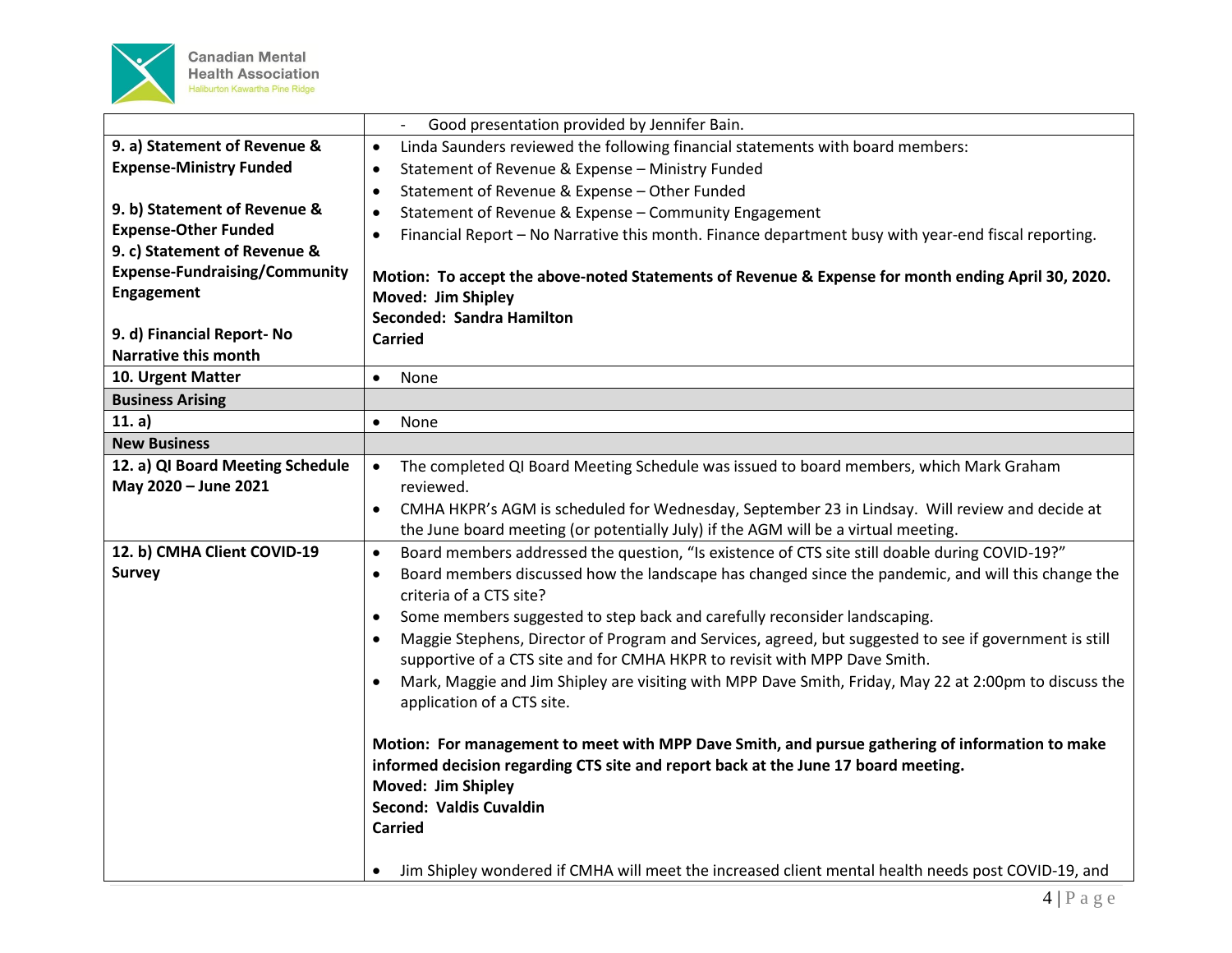

|                                       | wondered if CMHA should conduct a client survey?                                                                          |
|---------------------------------------|---------------------------------------------------------------------------------------------------------------------------|
|                                       | Mark confirmed with the board that CMHA Ontario has provided a survey to 1,000 people across the                          |
|                                       | province with mental health needs. Mental Health will be inundated with increased needs in light of                       |
|                                       | COVID-19.                                                                                                                 |
|                                       | CMHA HKPR has sent out COVID-19 survey to staff.<br>٠                                                                     |
|                                       |                                                                                                                           |
|                                       | 1) Action: Mark will forward CMHA Ontario Mental Health Survey results to board members' tomorrow,                        |
|                                       | May 21.                                                                                                                   |
|                                       | 2) Action: Mark will collate COVID-19 staff survey results in regards to returning to work.                               |
| 12. c) Issue of PPE Clear Face        | Jim Shipley thought that clear face shields for staff while working with clients was a good idea and less<br>$\bullet$    |
| <b>Shields</b>                        | scary than full mask.                                                                                                     |
|                                       | Mark confirmed that CMHA will be receiving (100) clear face shields through Kawartha Bingo, along<br>$\bullet$            |
|                                       | with (6) tabletop, Plexiglas stand-up shields for clients. We will be circulating the shields throughout the              |
|                                       | agency.                                                                                                                   |
| 12. d) CMHA National Board of         | CMHA National Board of Directors is hosting an on-line Annual General Meeting on Thursday,<br>$\bullet$                   |
| Directors - 2020 Nomination           | September 24, 2020.                                                                                                       |
| <b>Process</b>                        | Deadline for receipt of nominations is July 10, 2020.<br>$\bullet$                                                        |
| Addendum                              |                                                                                                                           |
| 12. e) Slate of Directors             | Drew Merrett announced that Rob Seguin will be leaving the Board of Directors at the end of August,<br>$\bullet$<br>2020. |
|                                       | Drew recommending that the Nominating Committee recruit one to two new directors.<br>$\bullet$                            |
|                                       | Drew asked members to share their remaining time/duration with the board in order to get a better<br>$\bullet$            |
|                                       | idea of how many people should be recruited.                                                                              |
|                                       | Jessica Drover announced that she will be going on maternity leave in October, 2020.<br>$\bullet$                         |
|                                       | Drew suggested for board members to consider recruiting someone from Kawartha Lakes and<br>$\bullet$                      |
|                                       | Haliburton to fulfill CMHA HKPR's catchment.                                                                              |
|                                       | Mary suggested to place the Slate of Directors on the June 17 board meeting agenda.<br>$\bullet$                          |
|                                       | 1) Action: Place Slate of Directors on the June 17 Board of Directors Agenda.                                             |
|                                       | Action: Drew to send email to board members asking for their remaining duration on the CMHA                               |
|                                       | <b>HKPR Board.</b>                                                                                                        |
| Correspondence                        |                                                                                                                           |
| 13. a) CE LHIN Retroactive            | CMHA HKPR received notification from the CE LHIN that we will be receiving retroactive payment<br>$\bullet$               |
| <b>Payment Increase - Psychiatric</b> | increases in the Psychiatric Sessional Fee Payment Program for the 2017/18 fiscal year.                                   |
| <b>Sessional Fees</b>                 | This one-time funding award results in a 1.5% (\$2,272) retroactive compensation increase in physician<br>$\bullet$       |
|                                       | payments in the Psychiatric Sessional Fee Payment Program for the period of April 1, 2017 to                              |